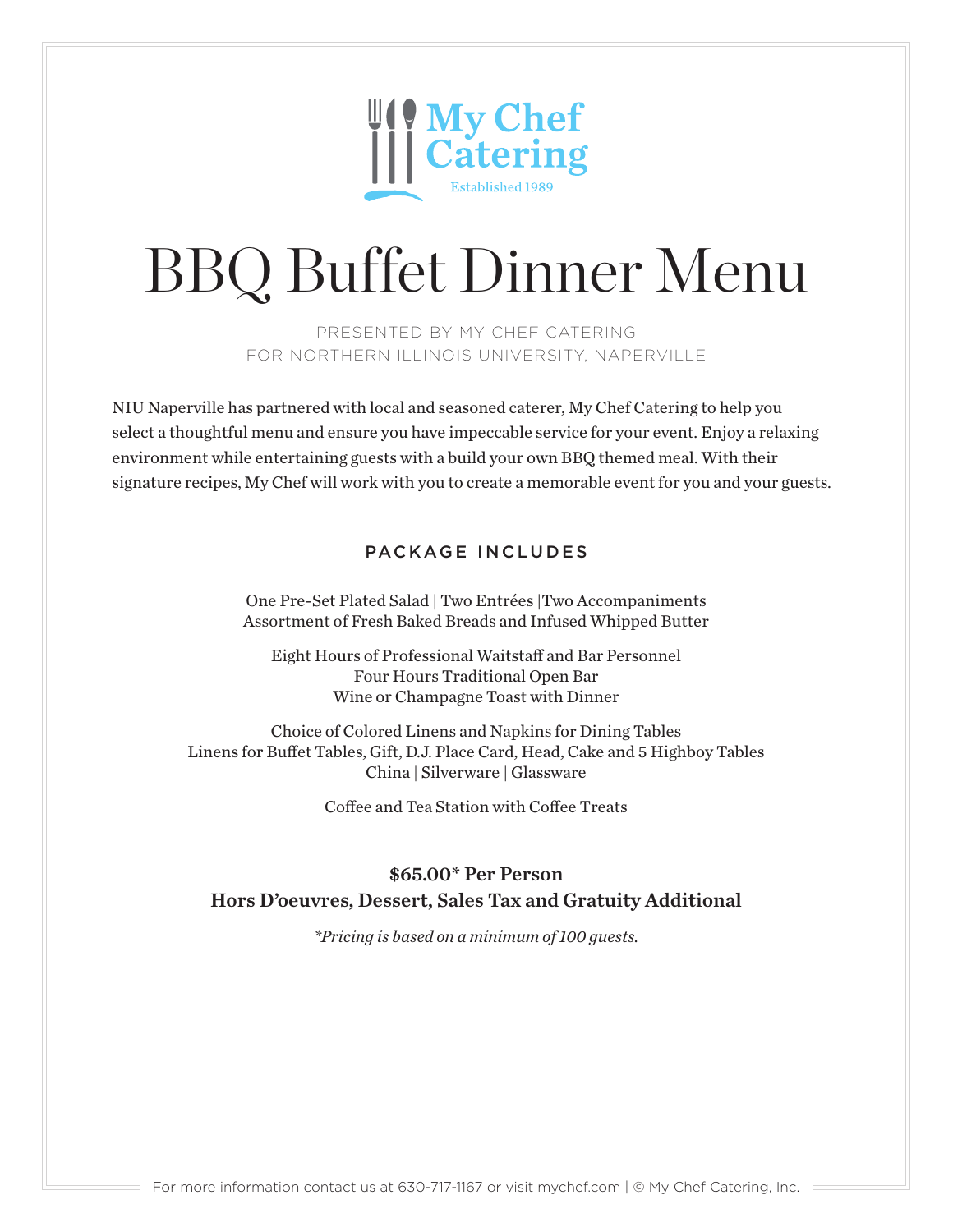# BBQ Buffet Dinner Menu

PRESENTED BY MY CHEF CATERING FOR NORTHERN ILLINOIS UNIVERSITY, NAPERVILLE

### SALADS

Salad will be plated and pre-set on tables.

*Please Select One Salad*

Farmhouse Wedge with Iceberg Lettuce, Bacon, Tomato, Hard Boiled Egg, Cheddar Cheese with a Buttermilk Ranch Dressing

Traditional Caesar Salad with Black Olives, Wedged Tomatoes, Pecorino Romano, Peppercorns and Homemade Garlic Croutons with Creamy Caesar Dressing

Tossed Garden Salad with Sliced Cucumbers, Tomatoes, Sliced Mushrooms, Shredded Cheddar Cheese and Herbed Croutons with an Herbed Italian Vinaigrette or a Buttermilk Ranch Dressing

## BBQ Buffet Dinner Service Entrée Options

*Please Select Two Entrées*

### BEEF

Sliced Braised Beef Brisket in an Au Jus — \$3.00 additional per guest

Marinated Beef Tenderloin Kabob with Zucchini, Summer Squash, Peppers and Onions — \$8.00 additional per guest

### PORK

BBQ Pulled Pork

Cuban Pulled Pork

Memphis Style BBQ Ribs

Grilled Marinated Pork Chop — \$1.00 additional per guest

*Entrées continue on next page.*